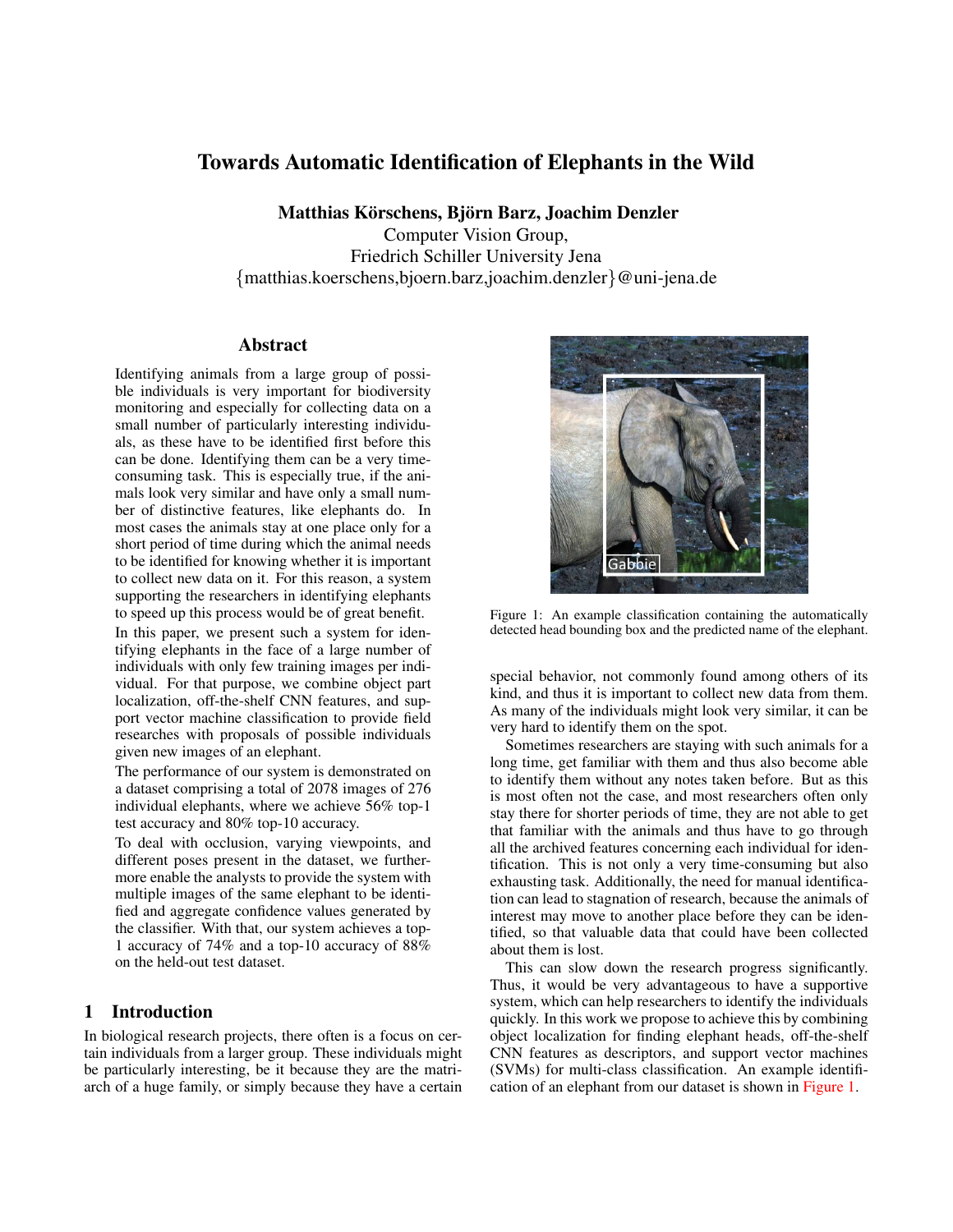The remainder of this paper is organized as follows: We briefly review related work in [section 2](#page-1-0) and describe our proposed system for identification of individual animals in [sec](#page-1-1)[tion 4,](#page-1-1) after introducing the elephant dataset used for our work in [section 3.](#page-1-2) Experimental results are presented in [sec](#page-2-0)[tion 5](#page-2-0) and, after a short problem analysis in [section 6,](#page-3-0) we will conclude this work in [section 7.](#page-3-1)

### <span id="page-1-0"></span>2 Related Work

In the context of human beings, face identification is a very actively studied field, where breakthroughs have recently been achieved using deep learning with systems trained end-to-end, *e.g.*, FaceNet [\[Schroff](#page-4-0) *et al.*, 2015], VGG-Face [Parkhi *et al.*[, 2015\]](#page-4-1), or DeepFace [\[Taigman](#page-4-2) *et al.*, 2014]. However, such approaches usually require large amounts of annotated training images per class, which are often not available in wildlife monitoring scenarios.

Loos *et al.* hence used traditional face identification methods such as Eigenfaces and SVMs for identifying 25 individual chimpanzees [Loos *et al.*[, 2011\]](#page-4-3) and later extended this by automatic face detection [\[Loos and Ernst, 2013\]](#page-4-4).

Brust *et al.* have recently taken this approach to the deep learning age for gorilla identification using pre-trained convolutional neural networks (CNNs) for face detection and feature extraction [Brust *et al.*[, 2017\]](#page-4-5). Their approach is, in principle, very similar to ours. However, we do not only demonstrate that it is also suitable for identifying other species such as elephants, but also show that the performance can be improved further by using earlier layers than the last layer of a CNN for feature extraction and additional pooling. Moreover, we found that simple data augmentation such as flipping can be useful for training the SVM classifier and show how to aggregate predictions obtained for multiple images of the same unknown individual to deal with occlusion and variations in pose and perspective.

In contrast to the formerly mentioned works, our dataset also poses new challenges: a large number of classes, a very small and imbalanced number of images per class, and a long time period during which images have been taken (17 years).

#### <span id="page-1-2"></span>3 Elephant Dataset

We use a dataset provided by biologists from Cornell University, who run research on elephants in the Kongo in a project called *The Elephant Listening Project<sup>[1](#page-1-3)</sup>*, especially in the region of the Dzanga-Sangha special reserve [\[Turkalo](#page-4-6) *et al.*, [2017\]](#page-4-6). This research has been going on since 1999, mostly focusing on one clearing many different elephants come to every year.

Over the years, about 4000 different elephants were sighted there and documented. Many elephants have been given names and, of course, photos and videos of them were taken. Distinctive features, which can be used to identify the elephants, were documented. Since those features can be very subtle or even change over time, identifying the individual elephants can be very hard. A reliable and fast identification system would hence be of great benefit for their research.

<span id="page-1-4"></span>

Figure 2: Number of classes with a certain amount of images. The minimum number of images in one class is 1, and the maximum 22.

The dataset consists of 2078 images of 276 different elephants. This results in about 8 images per class on average, but as we can see in [Figure 2,](#page-1-4) the images are not very evenly distributed across the classes. The maximum number of images in a class is 22 and the minimum number is one. We can also see that a big part of the classes only has three to five images, which in turn results in only two to four images for training for these classes.

For our experiments we divided the dataset into a stratified training split of 75% of the images, and a corresponding test set with 25%. This results in 1573 images for training and 505 for testing.

### <span id="page-1-1"></span>4 Methods

The processing pipeline of our proposed approach is illustrated in [Figure 3.](#page-2-1) Initially, the user inputs one or multiple images. We then automatically locate the elephants' heads in these images using a YOLO network [\[Redmon](#page-4-7) *et al.*, 2016] that has been pre-trained on another dataset built from Flickr images of elephants. This dataset is completely disjoint from the one used for the identification experiments and consists of 1285 training and 227 testing images.

The bounding boxes are drawn around the head instead of the entire body, since preliminary results indicated that the head contains more valuable features for identification.

The predicted bounding boxes are then shown to the user, who then can correct the bounding boxes by drawing a new one, or simply selecting one of multiple proposed ones, as multiple elephants might be contained in the image.

These selected bounding boxes are then being cut out and fed into a modified ResNet50 network [He *et al.*[, 2016\]](#page-4-8) for feature extraction. The base network used is the Keras implementation of ResNet50, trained on ImageNet, as the number of images in our dataset is too small to fully train a deep network. It also was modified to extract features not from the last layer before the classification layer, but from earlier activation layers, which are then followed additionally by a new pooling layer to increase translation invariance.

<span id="page-1-3"></span><sup>1</sup><http://www.elephantlisteningproject.org/>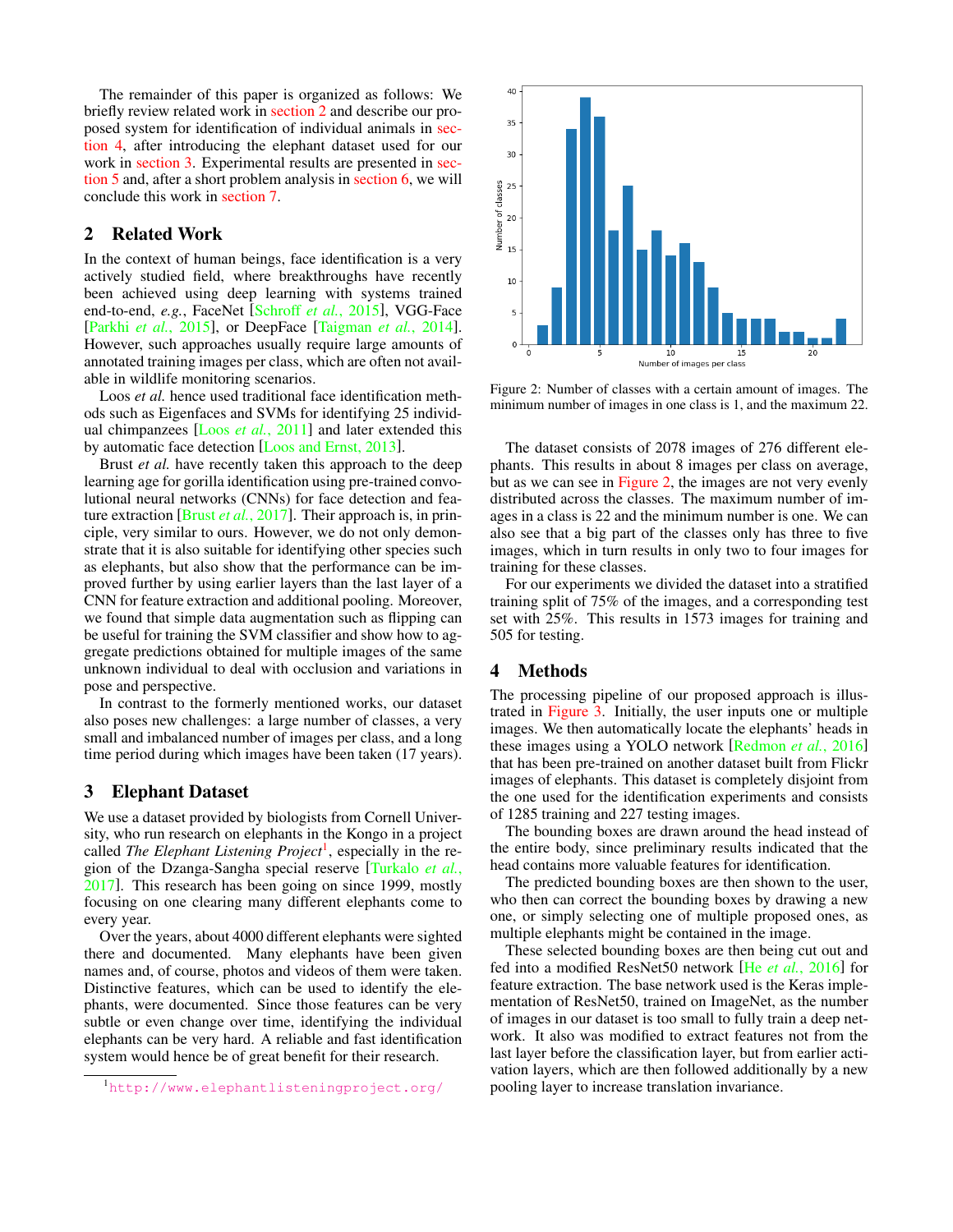<span id="page-2-1"></span>

Figure 3: The full pipeline of our system from image input to the classification result.

Depending on the layer used for feature extraction and the degree of pooling, the number of features resulting from this may be extremely high, leading to long processing times and possibly memory problems. To deal with this, we apply principal components analysis (PCA [\[Pearson, 1901\]](#page-4-9)) to reduce the number of features to twice the number of training images, *i.e.*, approximately 3,000 in the case of our 75% training split.

The extracted features are then classified using a support vector machine (SVM [\[Cortes and Vapnik, 1995\]](#page-4-10)) and the classes, *i.e.*, the individual elephants, are sorted in decreasing order by their confidence values obtained from the SVM to create a ranking with the most probable elephant at the top. The ranking is then shown to the user, who can decide, which elephant is the most similar one to the image he provided. A few representative images from the training dataset are shown for each predicted class in the ranking, so that the user can easily filter out false positives.

To leverage the fact that some distinctive features of the elephant head are symmetric, *e.g.*, the tusks or the shape of the ears, we augment the training dataset for the SVM by adding features of horizontally flipped versions of all training images.

If multiple images were input, they are used for a joint classification, during which the confidence scores of the SVM for each single image are being aggregated by averaging the class-wise confidence values over all input images. This results in a single confidence score for each individual, so that we can proceed as in the case of a single input image.

#### <span id="page-2-0"></span>5 Experimental Results

Object Localization Experiments with the YOLO network suggested that the head of the elephant is easier to detect, and experiments regarding the identification also suggested that head features are preferable for the classification, as they appear to have more features important for identifying the animals. Because of this, we will only focus on the elephant heads and head bounding boxes respectively in the following.

After training the network with 1285 images, its performance was tested on a test set of 227 images, resulting in a precision of 92.73% and a recall of 92.16%. The mean average precision achieved was 90.78%. Thus, we can reliably

<span id="page-2-2"></span>

| Top k           |       |       | 10    | 20    |
|-----------------|-------|-------|-------|-------|
| $max_4$ act. 40 | 0.508 | 0.706 | 0.770 | 0.823 |
| $max_5$ act. 40 | 0.544 | 0.726 | 0.8   | 0.839 |
| $max_6$ act. 40 | 0.560 | 0.716 | 0.788 | 0.853 |
| $max_4$ act. 43 | 0.522 | 0.716 | 0.766 | 0.823 |
| $max_5$ act. 43 | 0.546 | 0.708 | 0.770 | 0.833 |
| $max_6$ act. 43 | 0.524 | 0.700 | 0.762 | 0.821 |
| no pool act. 43 | 0.518 | 0.659 | 0.740 | 0.805 |

Table 1: Max pooling with one image using activation 40 and activation 43. All pooling trials were done using a network input resolution of  $512\times512$ , the trials without pooling with one of  $256\times256$ . The abbreviations  $max_n$  stand for a max pooling layer with a pooling size of  $n \times n$ .

<span id="page-2-3"></span>

| Top k           |       |       | 10    | 20    |
|-----------------|-------|-------|-------|-------|
| $max_4$ act. 40 | 0.698 | 0.818 | 0.866 | 0.902 |
| $max_5$ act. 40 | 0.714 | 0.832 | 0.876 | 0.904 |
| $max_6$ act. 40 | 0.742 | 0.852 | 0.878 | 0.906 |
| $max_4$ act. 43 | 0.700 | 0.830 | 0.874 | 0.908 |
| $max_5$ act. 43 | 0.722 | 0.832 | 0.876 | 0.906 |
| $max_6$ act. 43 | 0.708 | 0.828 | 0.868 | 0.904 |
| no pool act. 43 | 0.686 | 0.804 | 0.846 | 0.886 |

Table 2: Max pooling with 2 images using the layers activation 40 and activation 43. All pooling trials were done using a network input resolution of  $512 \times 512$ , the trials without pooling with one of  $256 \times 256$ . The abbreviations max n stand for a max pooling layer with a pooling size of  $n \times n$ .

locate the position of the elephant heads in the images automatically and hence reduce the effort of manual bounding box annotation imposed on the user.

Object Identification The identification was done using the combination of a modified ResNet50 as feature extractor and a support vector machine (SVM), which performs the actual classification. The features from the last layer before the classification layer proved to be not the best to extract features from, but the activation layer of the  $14<sup>th</sup>$  residual block in the ResNet50 architecture, here referred to as activation 43, provided better performance with the final classifier.

But this is only the case, if the features are extracted and directly being fed into the support vector machine. In contrast, when using an additional pooling layer, as described in [section 4,](#page-1-1) features extracted from the 13<sup>th</sup> residual block perform better, as can be seen in [Table 1](#page-2-2) and [Figure 4.](#page-3-2) The abbreviations max  $\alpha$  stand for a max pooling layer with a pooling size of  $n \times n$ . We can see that the best results using pooling were achieved with the activation 40 layer, despite the 43rd layer being the best beforehand. The best top-1 accuracy is 56% with an average per-class accuracy of 49%. In the top 10 we even achieve up to 80% and 74% per-class respectively.

As the dataset is comparatively small compared to most other datasets and most classes have a much smaller number of images than the average of eight, many difficulties can occur. For example, the features needed for correct classification can be missing in the training or testing images, be-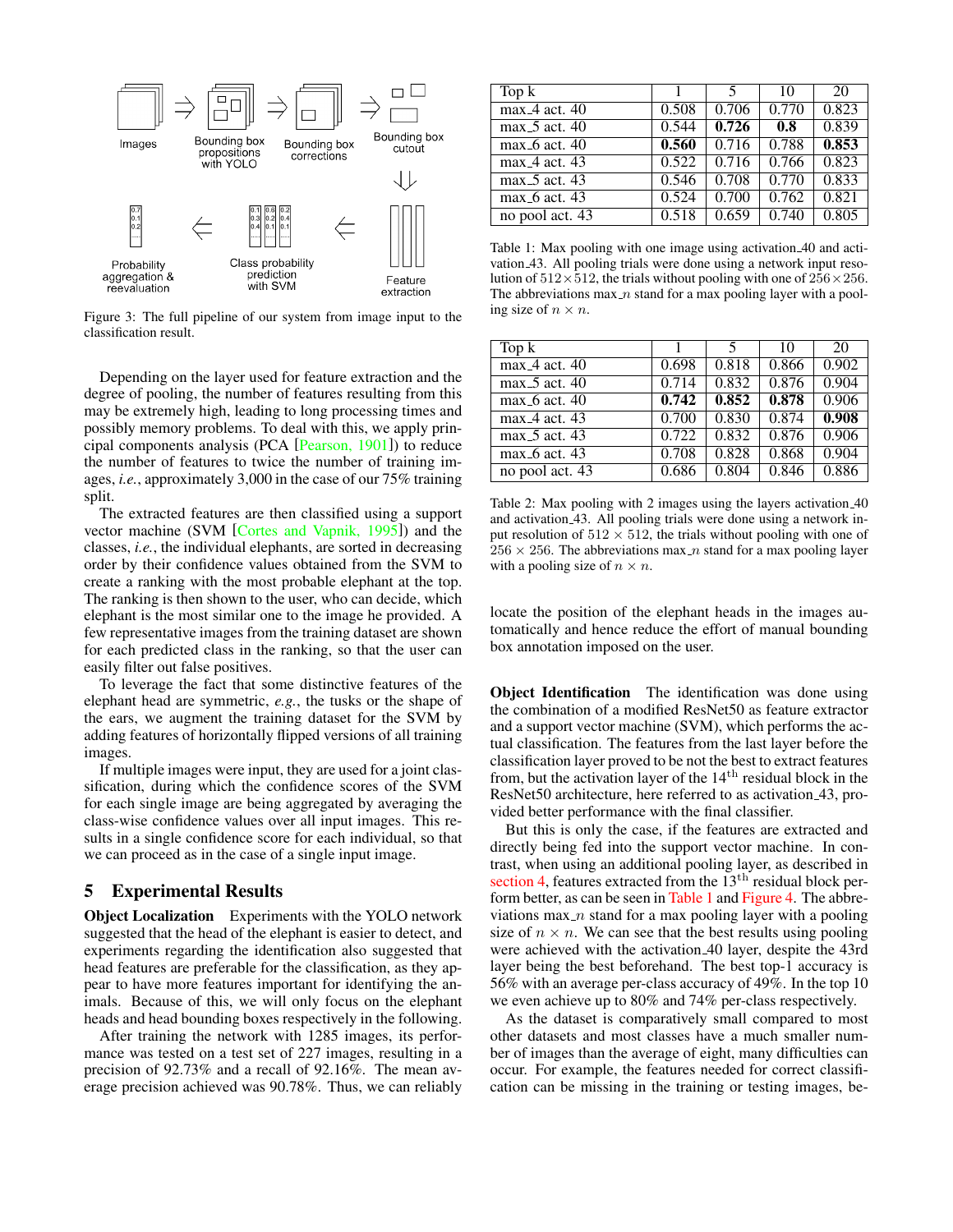<span id="page-3-2"></span>

Figure 4: Comparison of different sizes of max pooling layers with single-image classification.

cause they are occluded. This can, for example, be caused by mud, or they are simply distorted due to the angle from which the picture was taken. The angle and the movement of the elephant can also have an effect on the features recorded in the picture. Lastly, it could also simply be the case that the elephant to identify was photographed from a view that has never been seen in the dataset, for example an image being input with a left side view of the elephant and the dataset containing only images of the elephant's right side.

All these cases can lead to misclassification. A solution for this problem would be to use multiple images for classification that ideally contain multiple views of the same elephant, and then combine the results of these images as described in [section 4.](#page-1-1) The results of this can be seen in [Table 2](#page-2-3) and [Fig](#page-3-3)[ure 5.](#page-3-3) We can see that, using two images, an accuracy of 74% is possible and a per-class average accuracy of 59%. Among the top 10 results, we even achieve up to 88% overall and 79% per-class respectively.

From this we can conclude that it might be a good approach to use multiple images for one classification, as the combined features result in a higher accuracy. This might also be true when using multiple low-quality images, which on their own are not suited for a good classification result, but together it might be possible to still get a successful classification when combining multiple of these.

#### <span id="page-3-0"></span>6 Problem Analysis

As we have seen during the introduction of the dataset used, the images are not distributed very evenly across the classes. This results in many misclassifications, as a lot of classes have only a small number of images to train with. But this is not the only problem we have to deal with in this dataset.

On further analysis of the images we found that some pictures are zoomed in too much, which causes important parts of the elephant's head, like the ears or the tusks, to be outside of the image and thus renders them unusable for classification. In many images the elephants are also very muddy. This often can result in the elephant being mostly monochrome in

<span id="page-3-3"></span>

Figure 5: Comparison of different sizes of max pooling layers with two-image classification.

the image, which is why we cannot see some important contours, *e.g.*, the shape of the ears. Additionally, the images in the dataset have been taken in the years 2000-2016, so a further problem can be that the appearance of the animals and some of their distinctive features changed during that time. This can for example be the case, if the elephant loses a tusk or a hole in the ears becomes a rip.

#### <span id="page-3-1"></span>7 Summary

In this project we successfully implemented a system able to assist biologists to identify elephants they encounter in the field. This system consists of a bounding box detector, implemented with YOLO, and a classifier using a combination of a modified ResNet50 as feature extractor, a PCA and an SVM as classifier. These components are connected through a pipeline and can be used via a web interface.

We can achieve about 56% top-1 and 80% top-10 accuracy, if we use one image for classification. If we use two images, we can even achieve 74% and 88% accuracy respectively. With these results the system will definitely be able to help the biologists in identifying elephants and allow them to focus more on collecting data than on identification.

There are multiple things that still can be done in the project. For example, we noticed that the results are sometimes very dependent on the bounding box drawn. To counter this, an ensemble approach using a multitude of random crops of the original bounding box as input for the classification could be used. Here, a majority vote or also an average of the confidence scores for each crop could be used to receive the actual classification.

#### Acknowledgments

We would like to express our thanks to Andrea Turkalo, who took the images of the elephants used in this work, and the Elephant Listening Project at the Cornell Lab of Ornithology for preparation of the material and metadata. We would also like to thank Peter Wrege and Daniela Hedwig for their valuable feedback and discussions.